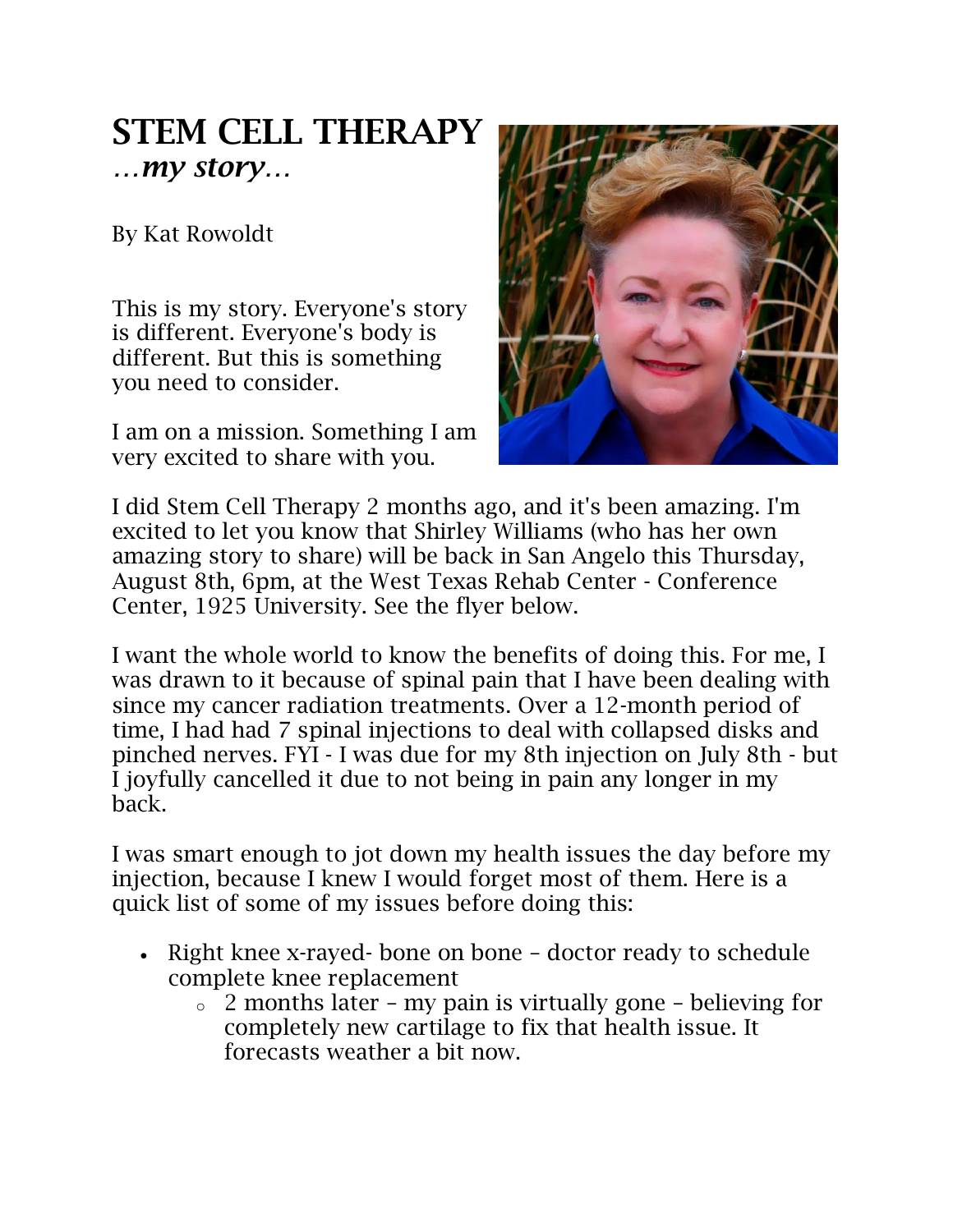- Spinal deterioration C6, C7 are collapsed on one another with C5 collapsing and pinching a nerve causing pain down both arms
	- $\circ$  2 months later I have not had another spinal injection, nor ANY PAIN MEDS since my stem cells, with the exception of 2 normal Tylenol one day
- Lower back had collapsing disks as well that an MRI revealed
	- o No lower back pain now yippee!!!
- Numbness down both arms due to pinched nerve
	- o Still have a little numbness, but only 2 months out with bone or spinal issues, they say 3-6 months for complete recovery. I'm on my way.
- Both shoulders needed some minor repairs on the rotator and bone spurs
	- o Pain is minimal to virtually gone at only 2 months out
- Walking/Standing had become difficult. Hips had become extremely painful in standing up from sitting or lying down. I had to pause to get my balance and pain to settle before beginning to walk.
	- o WOW I can stand up and walk immediately totally pain free. I even found myself sitting in bed Indian style, something I hadn't done in decades.
- Overall pain was advancing quickly I was having to use Tylenol 3 almost every other day to stay functional.
	- o I have had zero pain meds since receiving my stem cells.
- I was pre-diabetic, with sugar running 170-180 and tipping 200 periodically.
	- o Immediately my numbers dropped to the 130's. Yea!! I could be perfect if I just tweaked my diet a bit now.
- The pain had started hurting my mind.
	- o The clarity of thought now is fabulous.
- My get up and go had left. I'd been forcing myself to keep going.
	- o Energy level has returned.
- Here's the extra bonus from God something I didn't have on my list. 6 hours after having the injection, lying in bed, I was reading the bottom ticker-tape on Fox News, something I had not been able to read without glasses in years. A month ago, I had my annual eye examine. My eye doctor had to